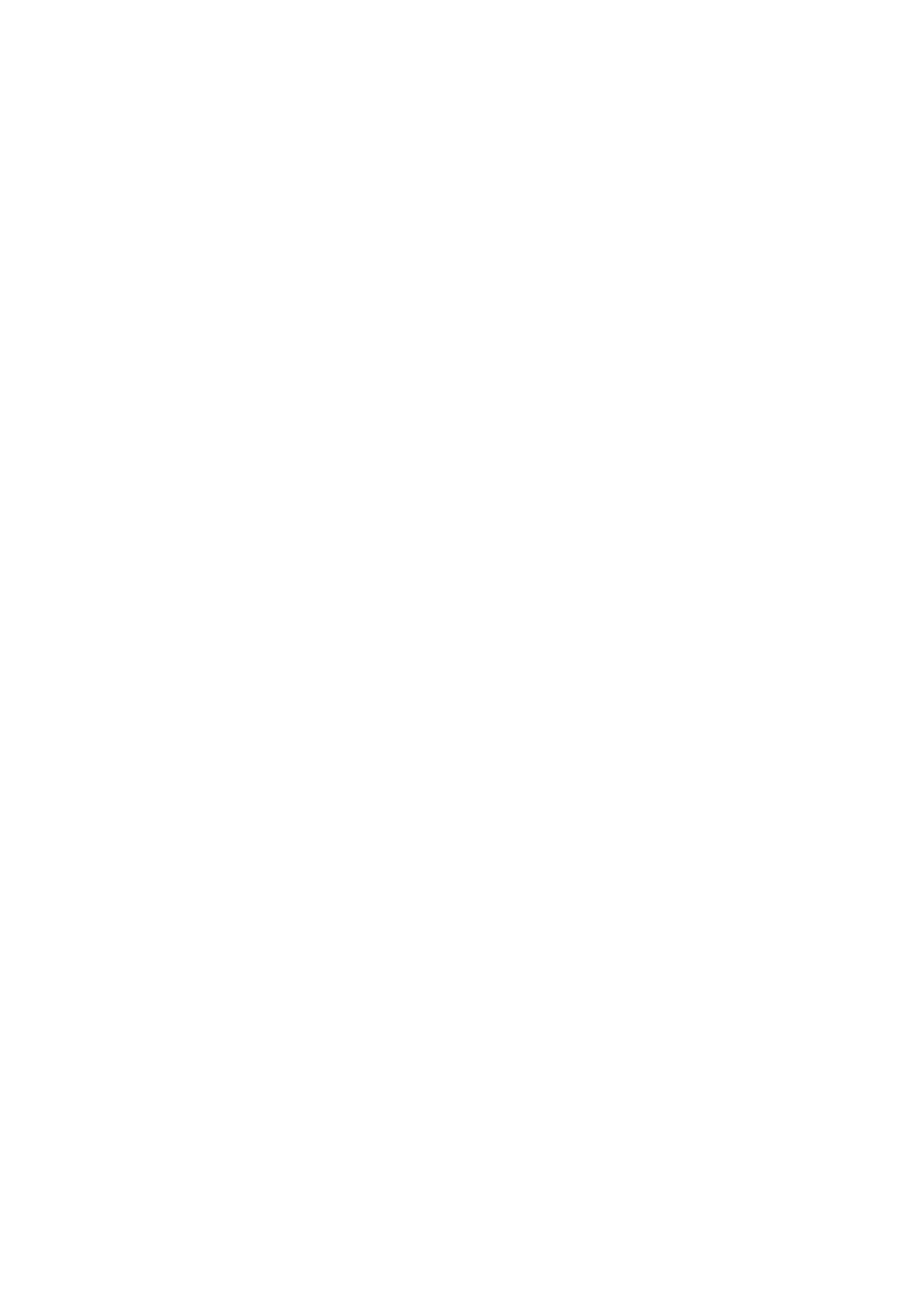# **CONTENTS**

# **Page**

|                         | <b>Abstract</b>                                                                                                                                                                                                                                                                                | i                |
|-------------------------|------------------------------------------------------------------------------------------------------------------------------------------------------------------------------------------------------------------------------------------------------------------------------------------------|------------------|
| <b>Acknowledgements</b> |                                                                                                                                                                                                                                                                                                |                  |
|                         | <b>Acronyms</b>                                                                                                                                                                                                                                                                                | iv               |
| 1                       | <b>INTRODUCTION</b>                                                                                                                                                                                                                                                                            | $\mathbf{1}$     |
| 2                       | <b>HISTORICAL BACKGROUND</b>                                                                                                                                                                                                                                                                   | 1                |
| 3                       | THE MANY FACES OF GANYU<br>Types of ganyu<br>Relative importance of ganyu to livelihoods<br>Ganyu and gender<br>Cross-border ganyu<br>Social attitudes to ganyu<br>Ganyu supply and demand                                                                                                     | $\boldsymbol{2}$ |
| 4                       | <b>INTERACTION BETWEEN GANYU AND SUSTAINABLE LIVELIHOODS</b><br>Ganyu and short-term livelihood security<br>Competition between ganyu and own-farm production<br>Links between low wage rates and sustainable livelihood investment<br>Links between ganyu and changing agricultural practices | 5                |
| $\mathbf 5$             | <b>POLICY OPTIONS</b><br>Minimum wages<br>Labour intensive public works as a safety net<br>Savings, credit and deferred payment<br>Organisation of rural labour                                                                                                                                | 7                |
| 6                       | <b>SUMMARY</b>                                                                                                                                                                                                                                                                                 | 9                |
|                         | <b>REFERENCES</b>                                                                                                                                                                                                                                                                              | 10               |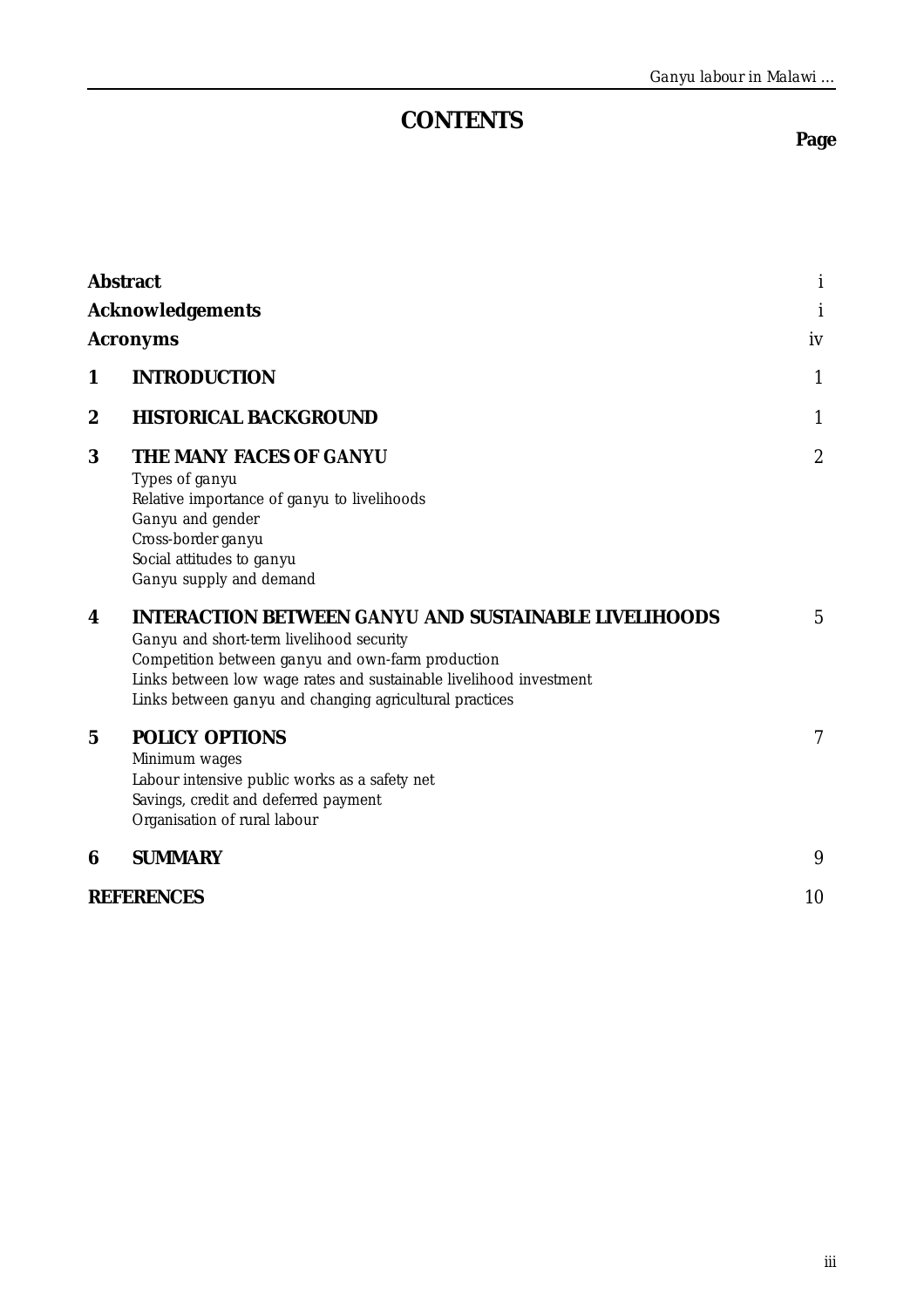#### **Tables and boxes**

|       | Table 1 Types of <i>ganyu</i> done in 1993/94                                             | 2            |
|-------|-------------------------------------------------------------------------------------------|--------------|
|       | Table 2 Livelihood contribution of ganyu according to different authors                   | 3            |
|       | Table 3 Days spent on ganyu for different size households                                 | 6            |
|       | Table 4 Proportion of household labour spent on ganyu for different size landholdings and |              |
|       | labour remaining for own-farm production                                                  | 6            |
|       | Table 5 <i>Ganyu</i> income and maize purchases for different households, 1993/94         | 7            |
|       | Table 6 Interactions between changing agricultural practices and ganyu                    | $\mathcal I$ |
| Box 1 | Relative impact of dry and wet season labour intensive public works                       | 8            |
| Box 2 | Further research required                                                                 | 9            |
|       |                                                                                           |              |

## **Acronyms**

| <b>Agriculture Development Division</b>            |
|----------------------------------------------------|
| Agricultural Development and Marketing Corporation |
| extension planning area                            |
| female-headed household                            |
| household                                          |
| labour intensive public works                      |
| male-headed household                              |
|                                                    |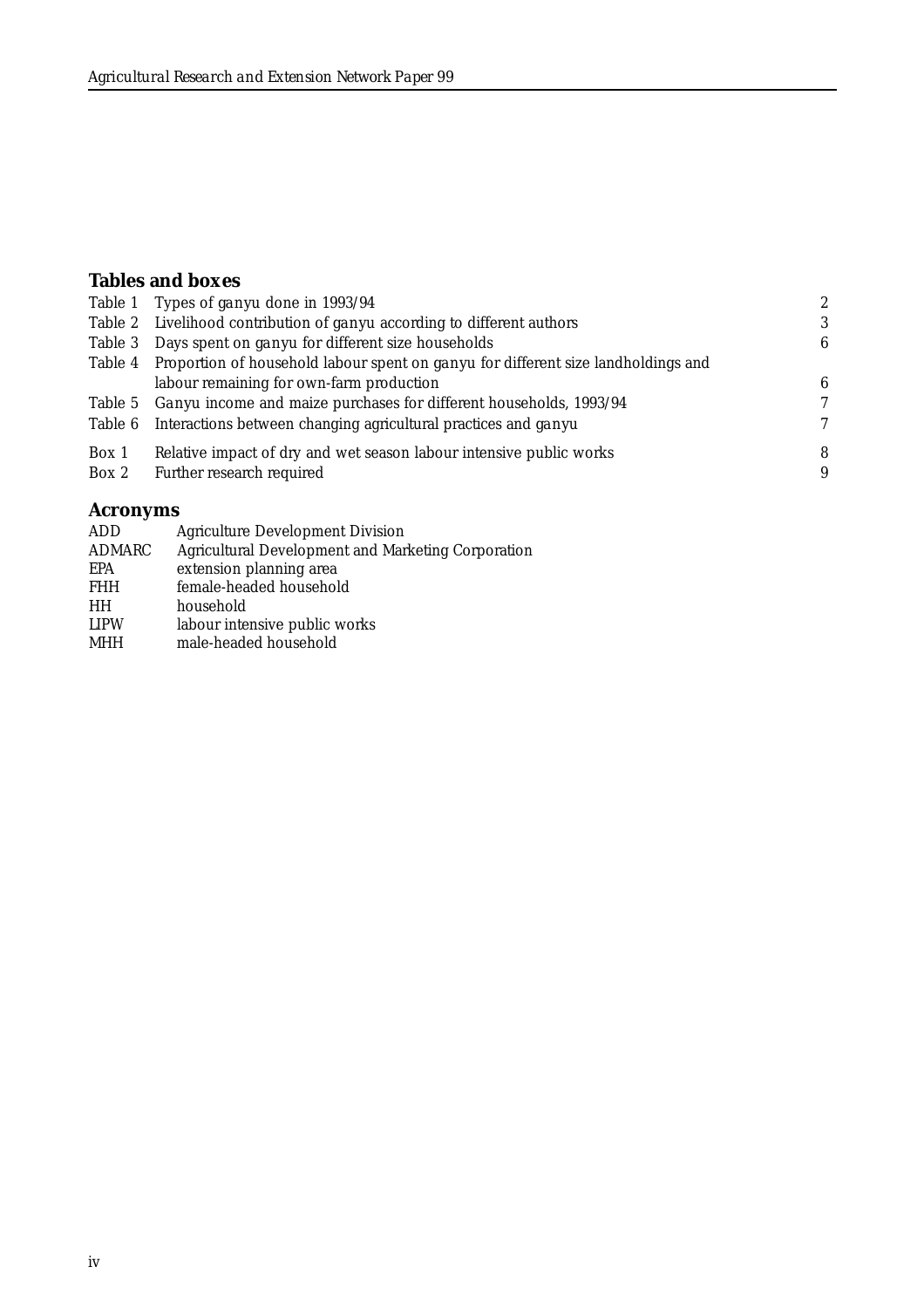## *GANYU* **LABOUR IN MALAWI AND ITS IMPLICATIONS FOR LIVELIHOOD SECURITY INTERVENTIONS – AN ANALYSIS OF RECENT LITERATURE AND IMPLICATIONS FOR POVERTY ALLEVIATION Martin Whiteside**

#### **1 INTRODUCTION**

This paper addresses the issue of off-own-farm labour and its trade-offs. The issue is not unique to Malawi, and the trade-offs (e.g. a source of food during the hungry season that may conflict with own-farm production) are common to semi-subsistence farmers in other countries.

Malawi is not only one of the poorest countries in the world but also has one of the most skewed distributions of income, meaning poverty is both widespread and deep. An extremely high proportion of Malawi's population is resident in rural areas and dependent upon agriculture as a source of livelihood. For many, the family smallholding is inadequate in size and soil fertility is low (particularly in the south), so that agriculture alone is unable to provide an adequate livelihood. Many households are forced to bridge the gap between own production and consumption needs with casual off-own-farm employment.

*Ganyu* is a widely used term in Malawi that describes a variety of temporary rural work relations. Some observers consider the term so broad that it should be avoided. However it is used in this report because of its common usage in Malawi. For the purposes of this report *ganyu* is defined as:

'*any off-own-farm work done by rural people on a casual basis. Usually covering a period of days or weeks, remuneration may be in cash or in kind (such as food), and is often, but not exclusively, calculated as piecework.* Ganyu *may be done for relatives, neighbours, smallholders further afield, for estates or even in neighbouring countries. The work is often, but not exclusively ,relatively unskilled and agriculturally based. Men, women and children can all do* ganyu.'

*Ganyu* is a crucial poverty issue in Malawi because:

- After own-farm production, *ganyu* is the most important source of livelihood for most poor households.
- *• Ganyu* is the most important coping strategy for most poor households in the crucial hungry period between food stores running out and the next harvest.
- The need to do *ganyu* to obtain an immediate supply of food may conflict with own-farm production and therefore, while addressing an immediate crisis, can lock some households into a vicious cycle of food insecurity.
- Low *ganyu* wage rates mean agricultural labourers do not earn sufficient incomes to invest in sustainable livelihood development.

The purpose of this review is to examine what is already known about *ganyu* in Malawi, to identify some implications for anti-poverty work and identify gaps in the knowledge base that may require further research.

#### **2 HISTORICAL BACKGROUND**

Malawi's extreme poverty is a product of a history in which smallholder agriculture has been undermined, wages have been kept low and in-migration has caused high population densities. The unimodal rainfall pattern means there is a single short growing season per year, which limits agricultural productivity. Malawi's landlocked position results in both high import and export costs.

In the early colonial period, labour supply for both the estates of white commercial farmers and for the mines of South Africa was partly ensured by the *thangata* system. The *thangata* system enabled the white farmers to extract labour in exchange for the right to reside on the estate. The *thangata* system was made possible because there were many people migrating into Malawi in the early  $20<sup>th</sup>$  century, fleeing the excesses of colonial officers and estate managers in Mozambique. Although officially the labour was only for two months of the year (one month for rent and one month in lieu of tax), the vulnerability of the immigrants meant this period was often exceeded and forced on them during the wet season, when they would otherwise have been cultivating their own crops.

By the second half of the  $20<sup>th</sup>$  century, a tripartite economy had developed (Vaughan, 1998):

- A small white settler population, concentrated in the south and central region producing tea and tobacco and employing both wage labour and 'visiting tenants'.
- Migrant labourers who left every year in large numbers for South Africa and Rhodesia.
- Peasant producers who grew maize and other crops. In the 1950s, labourers returning from abroad with cash and opportunities for making cash income from smallholder agriculture, meant that for the first time there was money in the villages and there was increased differentiation among smallholders.

The number of migrant labourers going abroad waxed and waned both according to external demand and various political manoeuvres. Migrant labour to the South African mines effectively stopped in the late 1980s, dropping from 21,000 in 1987 to under 400 in 1989.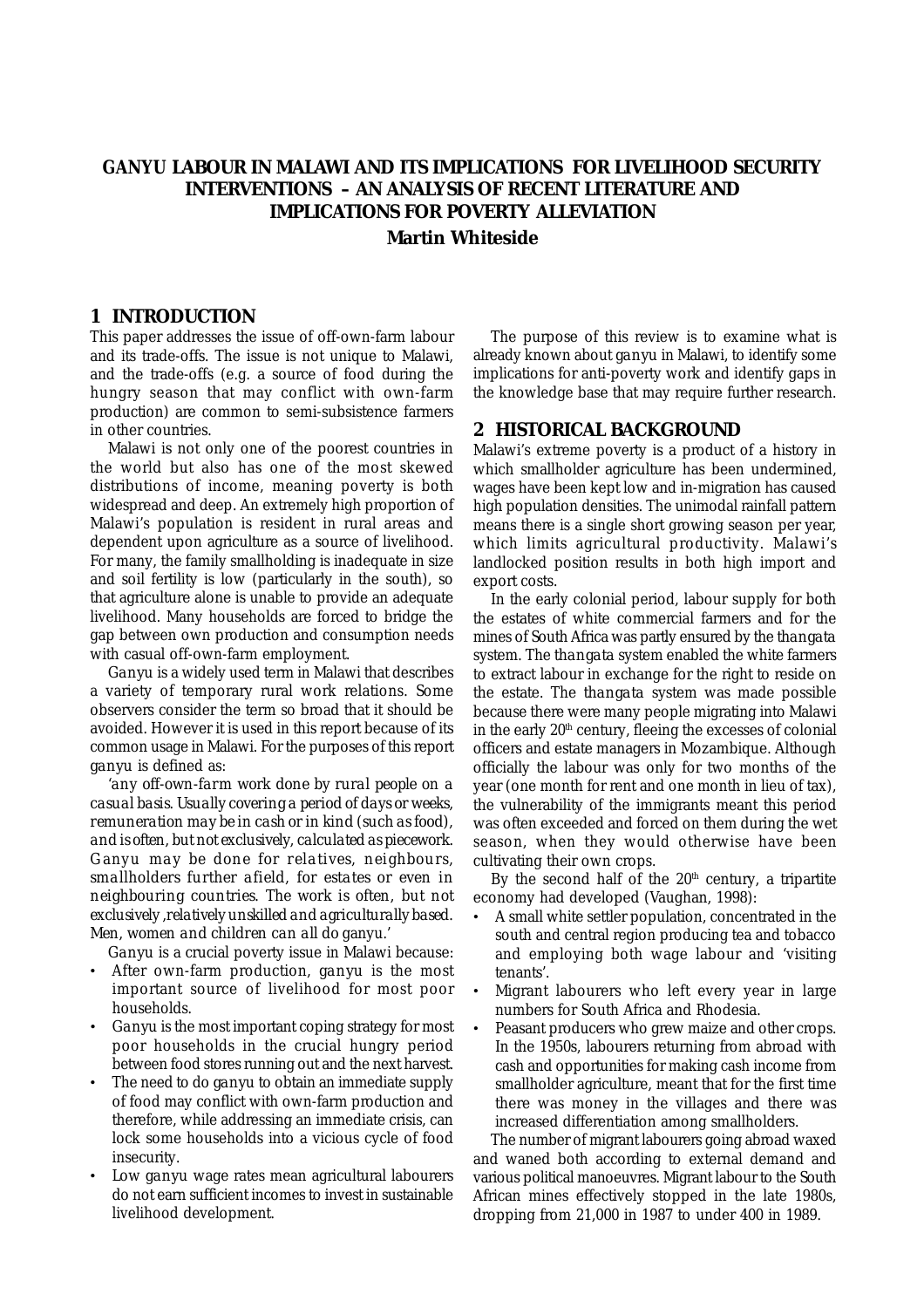In the post-independence period, the estate sector was favoured over smallholders by preferential access to extension, credit and markets, particularly for the most profitable crop, burley tobacco. Low prices paid to smallholders through the state marketing apparatus, the Agricultural Development and Marketing Corporation (ADMARC), amounted to a 50 per cent tax on smallholders during the 1970s. Smallholder agriculture was undermined and the number of estates grew from 229 in 1970 to about 22,000 today. Smallholders not only lost land, but the depressed terms of trade undermined smallholder agriculture and created a plentiful supply of cheap labour and tenants for the estate sector.

Wages for agricultural labourers on the estates fell; between 1982 and 1990 the rural minimum wage halved relative to the consumer price of maize. Despite an average annual decline in estate wages of 2.8 per cent between 1981 and 1986, there was an increase in estate wage employment of eight per cent per annum, indicating a lack of alternative opportunities, including on their own farms, and a lack of political voice among rural workers (Mkandawire, 1997; Vail and White, 1989). Remittances to the home farm were therefore small or non-existent; insufficient to maintain the family, let alone invest in sustainable agricultural intensification or income-generating activities.

## **3 THE MANY FACES OF** *GANYU* **Types of ganyu**

The term *ganyu* covers a range of different types of work: *Chipere-ganyu* – this is perhaps the original form. Neighbours or relatives would take turns to work as a group on each others' fields. Often a meal was cooked or beer brewed to reward the workers. The work could be agricultural or non-agricultural, such as constructing a house or digging a well. Sometimes groups of young people might form themselves into a work gang and hire themselves out. Triverdy (1990) found that *chipere ganyu* was declining in Mulanje. This type of *ganyu* is sometimes still used in planting and harvesting.

*Ganyu* on less poor smallholder's farms (*kontalakiti*) – this is typically in the period October to February and involves preparing fields, seeding and weeding. Harvesting and threshing may be included later in the season. Payment is typically on a piecework basis and may be in cash, kind or a combination. Often *ganyu* is done nearby and the labourers travel daily to work, sometimes distances can be great (tens to hundreds of kilometres, even across international borders – see below); in these cases the labourer lives with, and is fed by, the employer for the days or weeks the work takes.

*Ganyu* as a coping mechanism – at times of acute food shortage (typically December–February) the least secure move around the country trying to exchange labour for food. Providing food in exchange for work may be as much a social obligation for those with food as a response to work needing doing.

*Ganyu* on commercial estates – this may involve travelling daily, or require staying for the work period on the estate. Larger estates may pay the rural minimum wage, smaller estates generally do not. Tobacco estates are the largest employers of *ganyu*. Pearce et al. (1996) found in Salima that casual workers hired by estate owner/managers tend to be allocated to tenants on a credit arrangement (the tenants pay for the labour hired at the end of the year).

Short contract *ganyu* – rural people refer to any short contract employment, lasting from a few weeks to about a year as *ganyu*.

Non-agricultural *ganyu* – although the term *ganyu* is generally limited to the unskilled tasks, many other rural pieces of work are sometimes described as *ganyu* – tasks such as making bricks, building houses, digging wells. These jobs tend to be done in the dry season and conflict less with own-farm production. In some areas, fishing *ganyu* – helping pull in the nets, often for a share of the catch – is locally important. Women and girls may also do *ganyu* collecting water, being paid per trip.

*Ganyu* by children – this is done by both sexes though is particularly common among young men. This is typically a way of getting 'pocket money' and the children are generally allowed to use the cash earned for themselves, rather than giving it to their parents.

In a survey of 420 smallholders in four of the eight Agricultural Development Divisions (ADDs) in Malawi, Leach (1995) found the majority of *ganyu* being done for other smallholders (Table 1).

Whether payment is made in cash or kind varies with the season and with different circumstances. Looking at estate *ganyu,* Mkandawire and Ferguson (1990) found that the method of payment varied, with about one third of workers receiving cash, one-third receiving food and one-third receiving a combination of both. Leach (1995) found 91 per cent receiving cash payments. Pearce et al. (1996) found most people were paid in maize grain or flour and that this was the preferred method of payment. For estates, Livingstone (1995) notes that payment rates were lowest on tobacco estates, highest on tea estates, with rates of pay on sugar estates in between.

The types of tasks undertaken as *ganyu* vary from

| Table 1 Types of ganyu done 1993/94                                                                                                                                                                                                                                                                          |                          |                    |                   |                         |
|--------------------------------------------------------------------------------------------------------------------------------------------------------------------------------------------------------------------------------------------------------------------------------------------------------------|--------------------------|--------------------|-------------------|-------------------------|
| Month                                                                                                                                                                                                                                                                                                        | Smallholder<br>ganyu (%) | Estate<br>work (%) | Urban<br>work (%) | Other<br>ganyu $(%)$ ** |
| $Oct*$                                                                                                                                                                                                                                                                                                       | 44                       | 8                  |                   | 53                      |
| Nov                                                                                                                                                                                                                                                                                                          | 68                       | 2                  | 3                 | 42                      |
| Dec.                                                                                                                                                                                                                                                                                                         | 76                       | 5                  | 4                 | 27                      |
| Jan                                                                                                                                                                                                                                                                                                          | 71                       | 6                  | 10                | 23                      |
| Feb                                                                                                                                                                                                                                                                                                          | 63                       |                    | 11                | 33                      |
| Average                                                                                                                                                                                                                                                                                                      | 64                       | 6                  |                   | 36                      |
| *<br>Row totals may exceed 100 per cent since a household may have members<br>engaged in more than one type of activity.<br>$**$<br>Unfortunately Leach does not comment on what is covered in the 'other<br>ganyu' column, which appears quite significant, particularly at the<br>beginning of the season. |                          |                    |                   |                         |
| (Source: Leach, 1995)                                                                                                                                                                                                                                                                                        |                          |                    |                   |                         |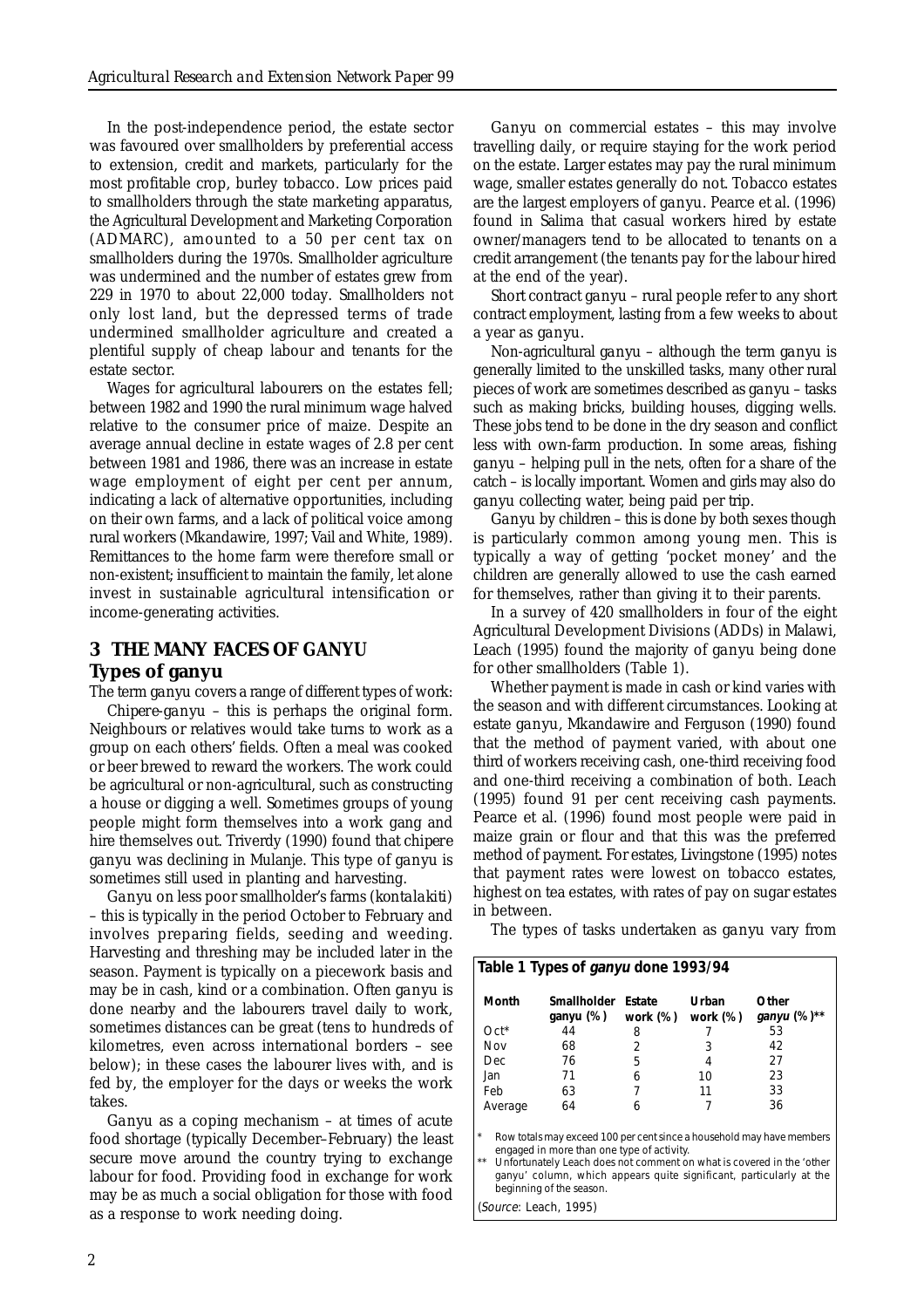area to area, with the season and with the year. Pearce et al. (1996) found that in Salima District the most common tasks were land preparation, ridging, weeding and banking. Few households were involved in tobacco operations (leaf picking and tying), cotton picking or rice transplanting and harvesting.

Pearce et al. found that 75 per cent of villages surveyed in Salima District had at least one better-off farmer who hired *ganyu* in 1994/95, with the numbers of farmers hiring *ganyu* labour in these villages ranging up to 20. The number of labourers hired per farmer ranged from two to twenty. The frequency of an individual performing *ganyu* tasks varied from once in the year to every day, but typically was one to three times a week for one to several months of the year.

#### **Relative importance of** *ganyu* **to livelihoods**

It is difficult to interpret quantitative data on the importance of *ganyu* to household livelihoods because there is a great range in the figures reported. As illustrated by Table 2, different authors tend to use different definitions of *ganyu*, and there are distinct geographical, wealth group and annual variations. Since *ganyu* is both informal, and to an extent shameful, it is probably often under-reported.

Another way often used to estimate the importance of *ganyu* is to look at when households run out of their own food, with the implication that the deficit is made up by doing *ganyu.* Although this assumption is certainly partly true, other coping strategies may also be used to make up the food deficit. When households run out of their own food varies from year to year, with the poorest households with the smallest landholdings generally running out earliest.

Data collected by Peters (1998) suggest that, in some years, *ganyu* and other coping strategies will be used by the majority for around four months, and for a

minority for much longer. Even in good years the poorest households may rely on *ganyu* for six months. In bad years over 80 per cent of households run out of maize. In such a scenario it is difficult to imagine there being enough richer farmers able to provide the *ganyu* needed.

There are great variations from district to district (as well as from year to year) on the amount of *ganyu*. Sijm (1990) found that the proportion of households hiring out labour varied between seven and 95 per cent in different districts. The average amount of time the labour was hired out per year also varied from two to 100 days. The amount of *ganyu* undertaken may be an effective indicator of poverty in a particular district.

#### *Ganyu* **and gender**

There is a high proportion of female-headed households in Malawi (representing about 25 per cent of rural households) and a disproportionate number of these households are poor or very poor. Micro-level studies indicate that female-headed households are particularly labour constrained and are therefore unable to take advantage of off-farm employment (Smith, 1999). Leach (1995) found that on average male-headed households had 3.16 workers available for *ganyu* and female-headed households had 2.71. Not only did male-headed households have more male workers available, but since men generally earn a higher remuneration they had considerably greater *ganyu* earning potential. Femaleheaded households used up more of their labour time on *ganyu,* but for a lower reward.

Workers from male-headed households were paid daily rates 38 per cent higher than those from femaleheaded households (Leach, 1995). Since it is often the head of household who does the *ganyu,* this was considered to reflect the differing earning capacity of men and women *ganyu* workers. Pay rates near Balaka, although calculated in piecework rates, came to about 20 Kwacha/day for men, 5–10 for women and 2–3 for

|                                              | Table 2 Livelihood contribution of <i>ganyu</i> according to different authors                                                                                                                                                                                                                                                                                                                                                                                                                                                                       |                                                                                                                                                                                                                    |
|----------------------------------------------|------------------------------------------------------------------------------------------------------------------------------------------------------------------------------------------------------------------------------------------------------------------------------------------------------------------------------------------------------------------------------------------------------------------------------------------------------------------------------------------------------------------------------------------------------|--------------------------------------------------------------------------------------------------------------------------------------------------------------------------------------------------------------------|
| Author<br>Whiteside, 1998;<br>Mkamanga, 1998 | Data<br>Income (food and cash) from <i>ganyu</i> for poorest households<br>contributed 57 per cent of total livelihood. In different villages<br>between 15 per cent and 75 per cent of adults do ganyu. Despite<br>this, people defined themselves and derived their self-respect from<br>being 'farmers' rather than casual labourers.                                                                                                                                                                                                             | <b>Circumstances</b><br>A small sample in six villages close to<br>the border with Mozambique in a<br>district (Mulanje) with very high<br>population density (460/km <sup>2</sup> ) and very<br>small farm sizes. |
| MEPD, 1996                                   | Ganyu/Estate Work contributes an average of two per cent of rural<br>Malawian household livelihood compared with 36 per cent from<br>consumption of own harvest*.                                                                                                                                                                                                                                                                                                                                                                                    | Rapid Food Security Assessment of over<br>20,000 households in 1995.                                                                                                                                               |
| Leach, 1995                                  | Households with one or two workers spent 33 per cent and 25 per<br>cent respectively of their entire time between October and end of<br>February 1993/94 on ganyu. Fifty per cent of farmers relied on ganyu<br>to buy food to bridge the gap between their own production and<br>consumption and the other 50 per cent use a mixture of strategies<br>including ganyu. Households with below average farm size are often<br>unable to do enough <i>ganyu</i> to bridge the gap. Average households<br>had a 10 per cent deficit in food production. | 420 households in 14 sites in four<br>ADDs participating in the ADDFOOD<br>Programme.                                                                                                                              |
| Peters, 1998<br>(draft)                      | Approximately one third of income comes from off-own-farm (mainly<br>ganyu) and the proportion increases as income declines. 58 per cent<br>of households in the poorest quartile compared with 22 per cent of<br>households in the richest quartile do ganyu.                                                                                                                                                                                                                                                                                       | Smallholder households in Zomba<br><b>District</b>                                                                                                                                                                 |
|                                              | * Figures calculated by author from MEPD data for appropriate categories.                                                                                                                                                                                                                                                                                                                                                                                                                                                                            |                                                                                                                                                                                                                    |

3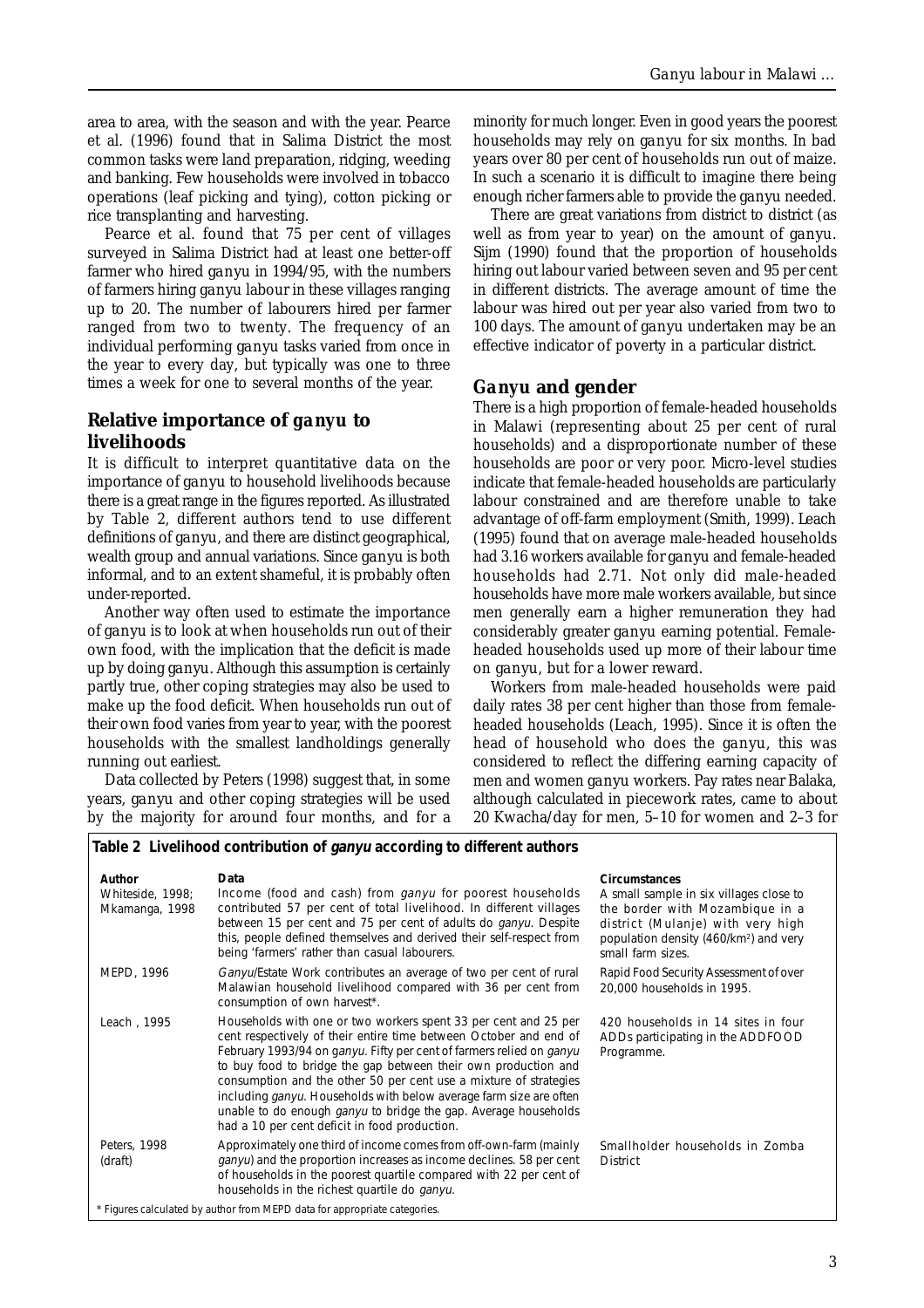children (Whiteside, 1998). The wide gender difference was partly attributed to women having other household commitments and therefore being unable to put in such a long day.

Since men can leave the village more easily than women, they are thought to have access to a wider range of coping mechanisms, *ganyu* being the most important. Whiteside (1998) found a similar outcome for cross-border *ganyu,* with women being confined to *ganyu* relatively close to their homes and men having wider horizons. Having men away from their homes doing *ganyu* has implications for the workload of the women left behind, for decision making and work on the home farm, for sexual behaviour and for local gender politics.

Quite a common group among the very vulnerable are older women living alone (or sometimes caring for grandchildren). They often have limited physical capacity, but may be given *ganyu* in exchange for some food on relatively easy terms 'out of kindness' (Whiteside 1999b). Traditionally, such older people should not do *ganyu*, but be cared for by younger family members. However this is not always the case in practice.

#### **Cross-border** *ganyu*

In most areas the border between southern Malawi and Mozambique is characterised by a large difference in population density, with much higher densities on the Malawian side, but few ethnic or other barriers. A recent study on cross-border interactions (Whiteside, 1998) found that cross-border *ganyu* was common because on the Malawian side of the border the principle constraints were lack of land and food, while on the Mozambican side lack of labour and lack of markets predominated. In Mabuka (Mulanje district), *ganyu* made up 57 per cent of livelihoods for a small sample of households, and communities stressed the importance of *ganyu* being available in Mozambique for their survival. Over 50 per cent of Malawian households near the border in Mabuka were involved in cross-border *ganyu*, and payment rates were higher in Mozambique than in Malawi. A gender dynamic was observed, with *ganyu* close to the border in Mozambique being done by both male and female Malawians, because of the possibility of travelling to work on a daily basis. However, as distances became greater, involving several days, travel and stays of several weeks in Mozambique, then male *ganyu* labourers predominated. Access to a bicycle to travel to work, or to transport grain back home, can also be an important factor. The Mozambican farmers were reported to favour Malawian *ganyu* workers because of their 'seriousness' – they did the work quickly, were paid and then went home.

#### **Social attitudes to** *ganyu*

Traditionally *chipere ganyu* was a part of the culture and part of the social fabric of mutual interactions that bound communities together. Today the situation appears very different, although little commentary was found on this in the literature:

- To undertake *ganyu* is an admission that the household has run out of food. It is an admission of poverty and can have a stigma attached. For this reason people needing *ganyu* sometimes travel to a village where they are not known. Alternatively, the transfer of resources among relatives or neighbours has to be disguised to overcome the social stigma. This disguised 'sharing' takes place at the point of consumption, by eating together (Vaughan, 1998).
- There may be some obligations to provide *ganyu* employment for needy relatives and neighbours. The provision of *ganyu* opportunities as a social obligation warrants more research.
- *• Ganyu* tends to be done reluctantly, out of necessity when food has run out. Once enough is earned to provide food then the *ganyu* usually stops. *Ganyu* is not usually done in order to build up food reserves or for other types of saving. The reason for this approach may be a combination of the low pay rates making it only worth doing in an emergency; or because *ganyu* is still treated in work scheduling as an emergency coping strategy rather than a permanent livelihood strategy, even though it is becoming more regular.

Lawson-McDowall (1999) notes that although *ganyu* is an established patron–client relationship, it is often disguised as egalitarian neighbourly behaviour. Therefore an apparently simple contractual relationship for weeding or banking may be set within a 'nest' of other relationships such as the giving of food on credit, gifts of seed, or the sale of produce at a reduced price. Consequently *ganyu* labour may be one strand in a network of ties between households which may, over time, provide something of a safety net for poorer households by linking them to wealthier households. Farmers identify a component of social assistance within the contracting of labour for agricultural activities – they say that giving your neighbours the first chance to earn some money or food is a way in which you can help them. Undertaking *ganyu*, even if it conflicts with own-farm activities, may not only be due to immediate need but part of maintaining the safety net.

#### *Ganyu* **supply and demand**

The literature identifies three different models of the labour market for casual agricultural labour – market, patron-client and monopsonistic. It is quite possible that all forms may co-exist in the same village, though at different times of the year or among different individuals.

The general view is that there is a large elastic supply of rural labour in Malawi, which keeps wage rates very low and makes it difficult to introduce measures to improve either payment or work conditions. Pay rates tend to be bid down to the subsistence minimum. However the reality can be more complicated.

There seem be preferential rates given to relatives or neighbours (Peters, 1996) and an obligation to help worse-off relatives by employing them to do *ganyu*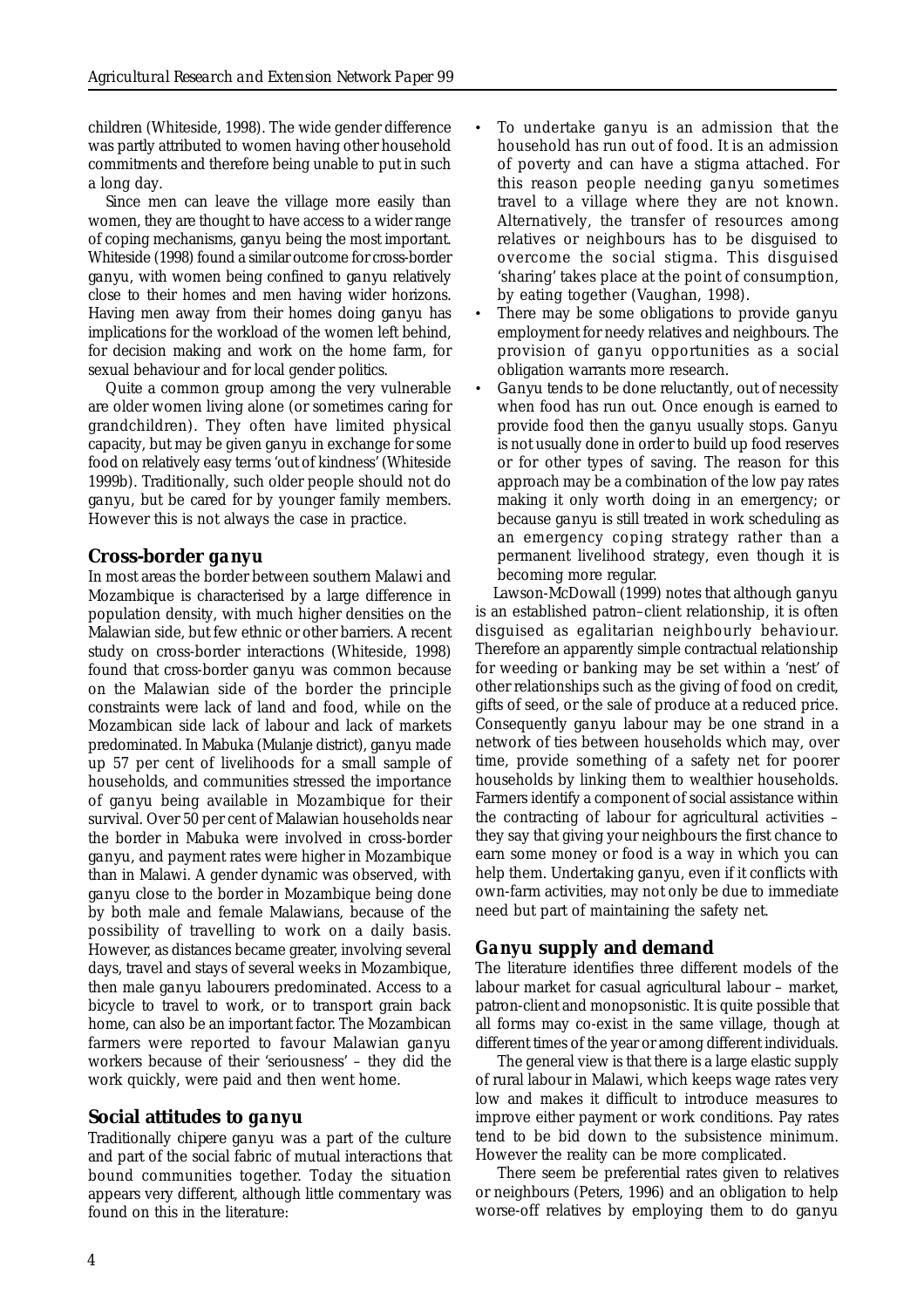(Lawson-McDowall, pers. comm.). Pearce et al. (1996) noted that better-off farmers feel some moral obligation to hire more *ganyu* seekers than they actually need when faced with people begging for work, and that in the hunger months most would preferentially hire relatives or neighbours.

*Ganyu* may be considered an unfortunate necessity. Since it is done only to earn food and/or cash for survival, increasing pay rates may reduce the supply of workers (as the required food can be earned in a shorter time), contrary to the classical supply curve.

Pearce et al. (1996) noted that in 1994/95 in Salima and Mchinji Districts, following poor rains and harvests in 1993/94, the better-off smallholders had had their wealth eroded and were less able to hire *ganyu* or make food donations to relatives compared to a normal year. Twice as many households seeking work in 1994/95 reported difficulties in finding *ganyu* work compared to the number who reported that work was always available. They also found a similar situation on estates, with estate managers reporting more *ganyu* seekers since the drought, but that the number they could recruit was decreasing. Labourers reported travelling from place to place looking for *ganyu*.

Payment rates deteriorate in bad years where there are more seekers than suppliers of *ganyu*. Peters (1996) notes that in a drought year the amount of *ganyu* needed for a certain quantity of maize rises. However when food aid was distributed in 1993 the supply of *ganyu* labour dried up and the bigger farms had difficulty recruiting sufficient labour. Lawson-McDowall (pers. comm.) found in Matawata extension planning area (EPA) that whereas normally payment would have been in cash, following a bad harvest in 1996/97, payment in 1997/98 was in maize bran. This may be one way in which following a bad year the amount of *ganyu* undertaken expands with the supply of desperate labour, despite the fact that employers have relatively few resources with which to pay for it.

There may however be a backward-bending labour supply curve for *ganyu,* with smallholders rationing labour supply to allow them time to work on their own fields. Labour-rationing can be accommodated within a market model however – there are just two markets rather than one. Whether a farmer chooses to work as a *ganyu* labourer is a rational economic decision based on the relative weights attached to food now and in the future (A. Orr, pers. comm.).

The patron-client and monopsonistic models are more likely to be important in the slack season or in poor years when *ganyu* is harder to find. In the villages observed there were few 'patrons' dispensing *ganyu* to needy neighbours – maize stocks are a closely guarded secret. The main source of safety net seems to be assistance between relations, e.g. feeding your parents, sharing cooked food with your sisters, sending children to eat at your grandparents, getting help from sons in work etc. – more of a horizontal relationship, often not reciprocal (A. Orr, pers. comm.).

There is little in the literature to show how the payment rate for *ganyu* is fixed. However in particular areas in a particular year, a rate does seem to become established as a local norm.

The issue of price liberalisation and *ganyu* labour needs to be studied. The dramatic rise in fertiliser and seed costs may mean less money is available to pay *ganyu*. Alternatively it may also mean that larger smallholders are more keen to substitute labour for purchased inputs. This could mean using more labourintensive sustainable agricultural practices such as compost making and agroforestry.

There does not seem to be much literature looking at the likely future trends in supply of labour matched against the demand. Whiteside (1999a) found in Phalula and Utale EPAs (Balaka District) a worrying scenario in which an increasing proportion of the population seemed to be becoming dependent on *ganyu* for an increasing proportion of their livelihood. It seemed unlikely that the local demand for labour would continue to rise at a sufficient rate to meet the livelihood needs of the poor. A run of poor seasons could precipitate a crisis sooner rather than later.

## **4 INTERACTION BETWEEN** *GANYU* **AND SUSTAINABLE LIVELIHOODS**

#### *Ganyu* **and short-term livelihood security**

*Ganyu* clearly meets short-term needs. However, while meeting these short-term needs it can have negative longer term implications. Mkandawire and Ferguson (1990) identified four main problems for households doing *ganyu* on estates (and these would seem to apply to *ganyu* for less poor smallholders as well):

- The amount of remuneration is low and not adequate to sustain the household for a reasonable length of time, meaning a considerable portion of the wet season needs to be given over to *ganyu*;
- In cases where both husband and wife go out to do *ganyu*, young children are sometime left on their own. Since the household already has a food deficit, these children often have insufficient food left for them;
- Households may been unable to fully cultivate their own farms and/or to adopt intensified practices.
- *• Ganyu* may not benefit all household members, especially where payment is made in cash and women complain that the cash is not spent on food.

#### **Competition between** *ganyu* **and own-farm production**

Leach (1995) found the number of workers available to do *ganyu* varied considerably from household to household. The effect of *ganyu* on home production is likely to vary as well. Table 3 shows that households with more labour available carried out much more *ganyu*, yet the total proportion of household time used up in *ganyu* was higher for the labour-poor households.

Leach also found that although female-headed households use up 25 per cent of their total labour time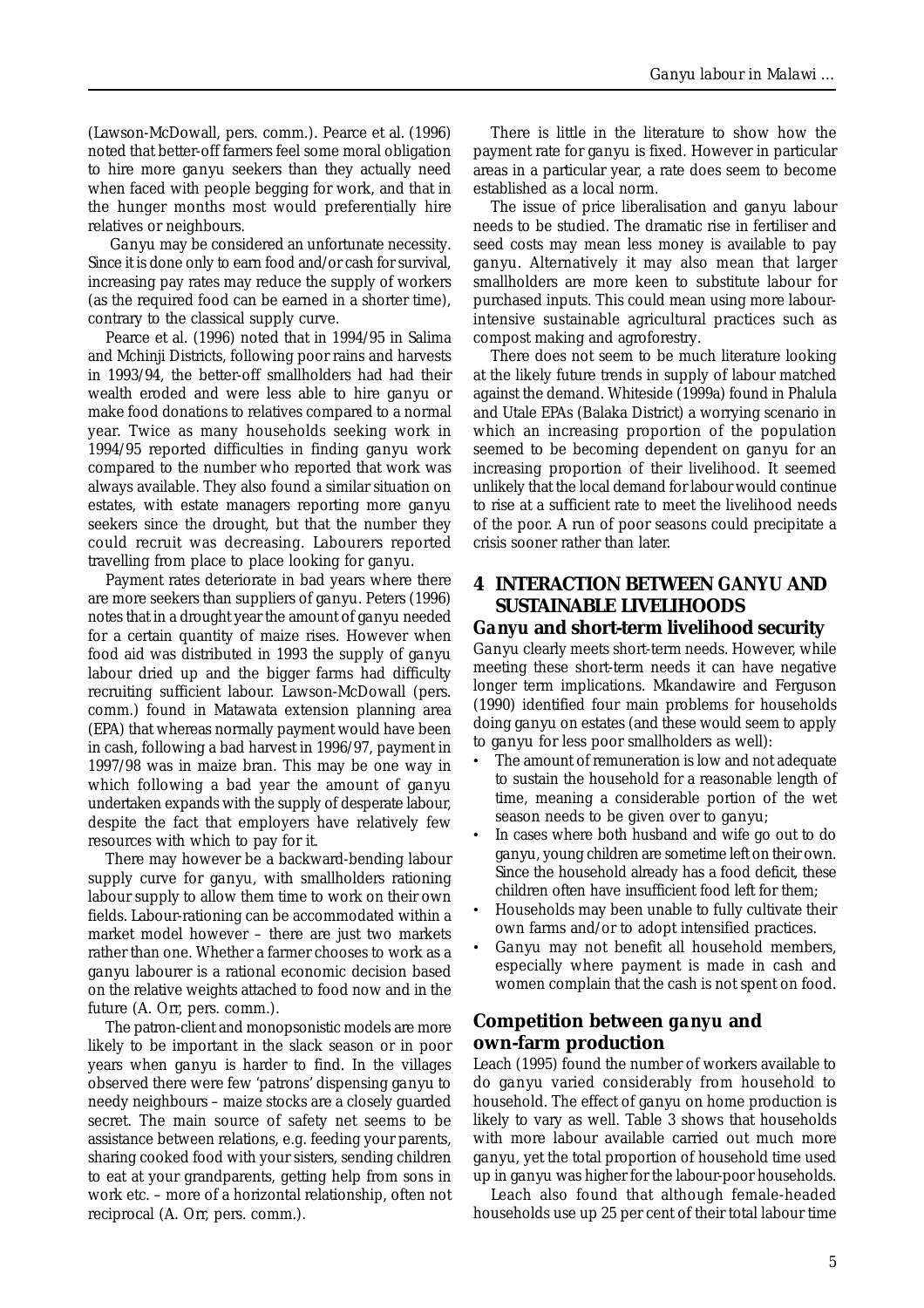doing *ganyu* (October–February) and male-headed households use only 20 per cent, the total days of *ganyu* done by male-headed households is 60 compared with only 50 for female-headed households (because more labour is available to male-headed households). Thus female-headed households use up more of their time for less reward.

Table 4 appears to imply that although the households with the smallest landholdings spend a higher proportion of their time doing *ganyu*, they still have more time left to cultivate their own plots per hectare than those with larger landholdings. Caution is however needed in interpretation: the definition of labour availability is quite generous (all children over 10), and the time theoretically left after *ganyu* is not necessarily available for own cultivation. Children may go to school, people may be sick or need to go to funerals, and women may have considerable childcare and other commitments.

There are observations of poor households being unable to cultivate all their land due to a lack of labour. Mkandawire (1997) notes that in the Nsaru area femaleheaded households could only use 86 per cent of their 1.6 ha (mean) holding while male-headed households used 90 per cent of their larger 2.2 ha holding. Competition between *ganyu* and own-farm cultivation can be critical – a two week delay in preparing fields can lead to a yield reduction of a quarter.

Pearce et al. (1996) found that in a year of relatively poor rains (1993/94) in Mchinji and Salima Districts, both the poorest and better-off failed to cultivate all their available land. Despite about half of the poorest households having less than one ha, one-half of the poorest households did not use all their land (amounting to one-quarter of land available to them in Mchinji and nearly one-half in Salima).

Pearce et al. (1996) note that the poorest 25 households interviewed in Salima District left a total of 27 ha uncultivated. Even without purchased inputs, this land could have provided an extra nine bags of maize per household in a year with reasonable rainfall – in most cases enough to overcome their food deficit. The poorest households suffered most from labour shortages and attributed this, at least in part, to time spent on *ganyu*. Lack of labour was reported by 60 per cent of the poorest and intermediate households and 40 per

| Table 3 Days spent on ganyu for different sized<br>households                                                                                                                                             |    |    |                 |    |     |
|-----------------------------------------------------------------------------------------------------------------------------------------------------------------------------------------------------------|----|----|-----------------|----|-----|
| Workers in household*                                                                                                                                                                                     |    |    | $2$ 3-4 5-6 7-8 |    |     |
| Av. total number days<br>worked (Oct 93 - Feb 94)                                                                                                                                                         | 35 | 50 | 66              | 95 | 111 |
| Av. days per worker                                                                                                                                                                                       | 35 | 25 | 19              | 17 | 15  |
| % of households' available<br>time used in <i>ganyu</i>                                                                                                                                                   | 35 | 25 | 19              | 17 | 15  |
| $\star$<br>The study defined anyone over 10 resident and available for ganyu as<br>available. Although children that age are active in the field they are unlikely<br>to represent a full adult workload. |    |    |                 |    |     |

(Source: Leach, 1995)

cent of the better-off households as one of the four main constraints to own production (along with lack of fertiliser, lack of seed, and drought) in Mchinji. Where labour was a constraint, the reason given was usually due to competition from *ganyu* or a combination of factors including *ganyu*.

Lawson-McDowall (pers. comm.) reports a more positive interaction between *ganyu* and own-farm production, with a farmer being given seed by a neighbour and repaying this later in the season by doing weeding *ganyu*. Whiteside (1999b) notes that in the Balaka area, many poor households report having to do *ganyu* in order to buy seed. This resulted in these farmers planting late on their own fields, with the associated risk of low yields.

#### **Links between low wage rates and sustainable livelihood investment**

Low pay for *ganyu* – giving the minimum necessary for survival – can mean no surplus is generated for investment in anything but short-term survival, trapping households in a vicious cycle of low productivity and low investment.

Leach (1995) compared the *ganyu* income received and the amount of money required to make up the food deficit for various types of household.

Table 5 shows that even with *ganyu* income, those households with smaller landholdings do not earn sufficient income from *ganyu* to make up their maize deficit. These households either go hungry or have to find other coping strategies. The indications are that many go hungry. Pearce et al. (1996) found that a day's *ganyu* usually resulted in a payment of a day's food, although this might only be a single meal. (It is not clear whether this is for the family or the labourer alone.)

#### **Links between** *ganyu* **and changing agricultural practices**

There are a number of changes in agricultural practices that are likely to inter-relate with *ganyu* practices (Table 6).

Overall most of the changes remain relatively small, but most seem to be in the direction of spreading the period of labour demand, which is probably good news for poor households.

| Table 4               | Proportion of household labour spent on<br>ganyu for different size landholdings and |                      |             |                                          |
|-----------------------|--------------------------------------------------------------------------------------|----------------------|-------------|------------------------------------------|
|                       |                                                                                      |                      |             |                                          |
|                       |                                                                                      |                      |             | labour remaining for own-farm production |
|                       |                                                                                      |                      | % available | Potential culti-                         |
|                       | % of all                                                                             |                      | time spent  | vation intensity                         |
| Holding               | <b>HHs</b>                                                                           | Mean no.             | on ganyu    | after ganyu                              |
| size (ha)             |                                                                                      | $(n=420)$ of workers | (Oct–Feb)   | (days/ha)                                |
| $0 - 0.25$            | 4                                                                                    | 2.5                  | 32          | 189                                      |
| $0.25 - 0.49$         | 17                                                                                   | 2.8                  | 23          | 113                                      |
| $0.5 - 0.99$          | 35                                                                                   | 2.8                  | 23          | 65                                       |
| $1 - 1.49$            | 26                                                                                   | 3.0                  | 18          | 44                                       |
| $1.5 - 2$             | 10                                                                                   | 3.7                  | 18          | 39                                       |
| >2                    | 8                                                                                    | 3.4                  | 18          | 22                                       |
| (Source: Leach, 1995) |                                                                                      |                      |             |                                          |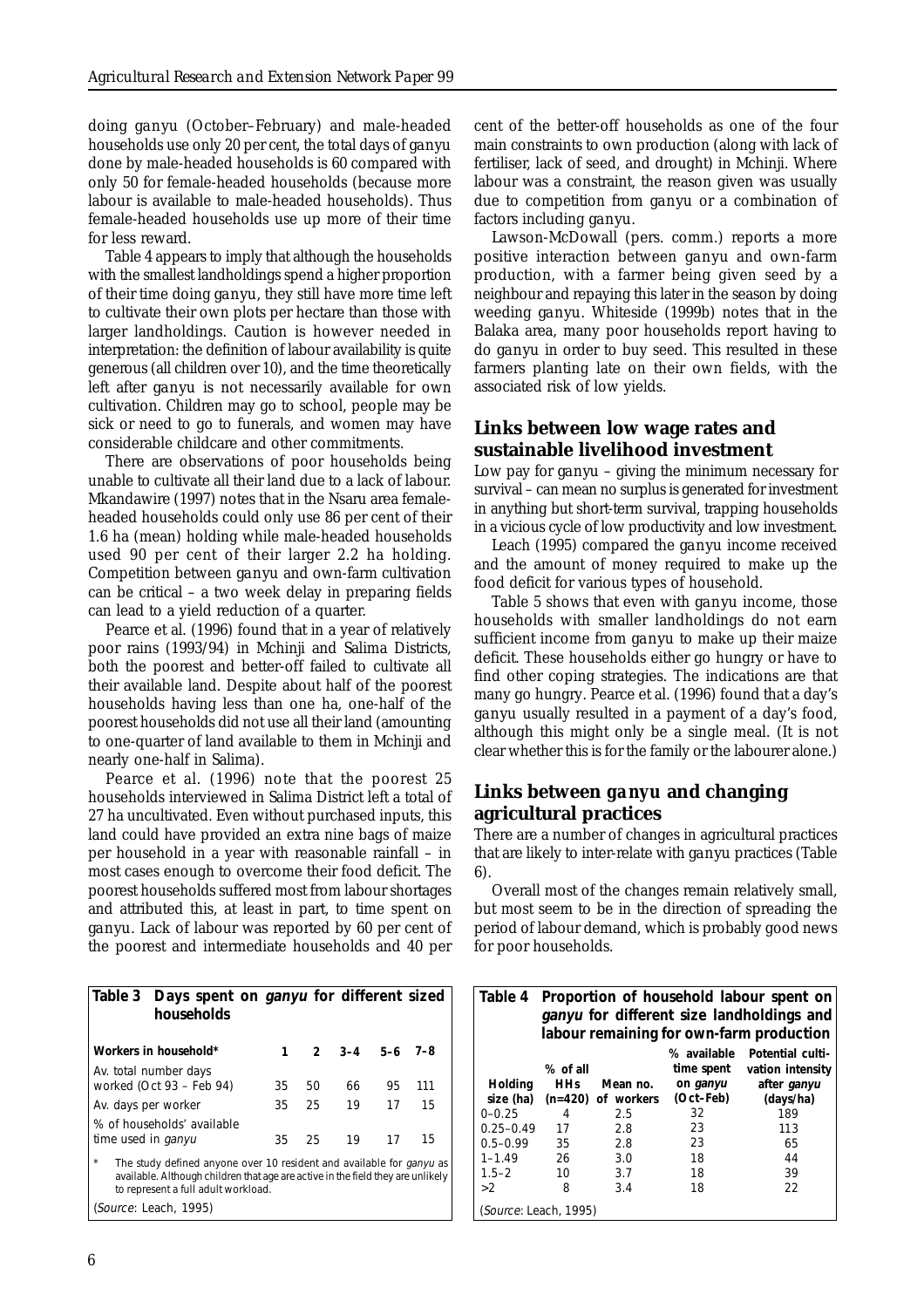| Table 5 Ganyu income and maize purchases for<br>different households 1993/94 <sup>1</sup>                                                              |                |                       |                       |                              |
|--------------------------------------------------------------------------------------------------------------------------------------------------------|----------------|-----------------------|-----------------------|------------------------------|
|                                                                                                                                                        | Average<br>мнн | Average<br><b>FHH</b> | HH with<br>$0.25$ ha* | <b>HH</b> with<br>$0.75$ ha* |
| Oct - Feb ganyu<br>earnings (Kw)                                                                                                                       | 123            | 89                    | 347                   | 97                           |
| Maize deficit (Kg)                                                                                                                                     | 98             | 99                    | 637                   | 306                          |
| Cost of replacing<br>deficit (Kw)                                                                                                                      | 69             | 69                    | 446                   | 214                          |
| Cash balance<br>(Kw)                                                                                                                                   | $+54$          | $+20$                 | -99                   | $-117$                       |
| maize at 0.7 Kwacha/kg<br>female-headed households in each of these categories are likely to be even<br>worse off than the average shown in the column |                |                       |                       |                              |
| (Source: Leach, 1995)                                                                                                                                  |                |                       |                       |                              |

## **5 POLICY OPTIONS Minimum wages**

There is some agreement in the literature that there is a need to increase the supply price of *ganyu* to force up wages. This is generally considered to be best achieved by improvements in returns to smallholder agriculture. There is less agreement on the potential for applying minimum wage legislation to rural agriculture more actively.

One of the major sources of rural poverty is the extremely low returns to labour in both formal and informal employment (Mkandawire, 1997). In comparison to other African countries, Malawi has an unusually high proportion of its formal sector employment in agriculture. Mkandawire (1997) considers that in the extremely low wage environment of Malawi, 'living wages' could increase efficiency, by increasing the health and nutrition of workers. Also, in view of the monopolistic position of estate owners and weak labour movement, a government-imposed minimum wage may provide the only social protection available to the poor.

The arguments against minimum wages and other government intervention in the labour market are that:

• Minimum wages 'distort' the market and lead to misallocation of resources. Minimum wages can curtail employment creation by raising the cost of labour.

- Minimum wage legislation benefits only a few. It is difficult to enforce minimum wages when much of the labour is in small-scale agriculture and informal activities, and when there is an elastic supply of unskilled labour available at very low wages. Larger scale labour intensive public works may be a more effective way of increasing the demand for labour and therefore forcing up the price.
- With different abilities to pay in different enterprises, legislation could hurt those enterprises that have the highest labour absorption capacity but low ability to pay.
- Minimum wages reduce the flexibility of the economy in adjusting to changing conditions.

### **Labour intensive public works as a safety net**

There is widespread consensus that chronically food insecure households need some form of safety net. Safety nets are defined here as institutional systems providing livelihood security to the poorest households through the transfer of resources, often in the form of cash, vouchers or food. Even the strongest supporters of market liberalisation accept that safety nets will be needed to see the poor through the transition phase. The problem is the large proportion of vulnerable households in Malawi, indicating a very high overall cost and difficulty in targeting those most in need.

A work requirement is probably the best way to ensure self targeting, complemented by a transfer programme for particular female-headed households, orphans, etc. who cannot work (Smith, 1999).

If effectively targeted at those unable to work, a transfer programme will probably have a fairly limited impact on the rural labour market. A larger scale labour intensive public works (LIPW) programme will however

| Table 6 Interactions between changing agricultural practices and ganyu         |                                                                                                                                                                                                                    |  |  |  |
|--------------------------------------------------------------------------------|--------------------------------------------------------------------------------------------------------------------------------------------------------------------------------------------------------------------|--|--|--|
| Changing practice                                                              | Possible interaction with ganyu                                                                                                                                                                                    |  |  |  |
| Increased planting by smallholders<br>of sweet potato and cassava -            | Spreading the labour peaks may slightly reduce the adverse impact of <i>ganyu</i> on own-farm<br>production.                                                                                                       |  |  |  |
| decreased dominance of maize                                                   | More availability of off-season food may reduce desperate need to go for <i>ganyu</i> .<br>$\bullet$                                                                                                               |  |  |  |
| Increased cultivation of burley<br>tobacco by smallholders.                    | Greater and more evenly-spread demand for ganyu labour from other smallholders, but<br>perhaps less from estates - difficult to assess overall impact.                                                             |  |  |  |
|                                                                                | Ganyu-induced time constraints may prevent poorer households growing burley and low<br>payment rates for ganyu will not enable poorer households to save enough to buy inputs for<br>burley without credit.        |  |  |  |
| Starter packs (a donor initiative to<br>provide seed and fertiliser sufficient | <i>Ganyu</i> , by providing for immediate needs, may enable the poorest households to use the<br>starter pack on their own farms rather than selling it.                                                           |  |  |  |
| for 0.1 ha to all smallholders).                                               | If the starter pack is effective in reducing food deficits for the poorest households this could<br>$\bullet$<br>lead, in subsequent years, to reduced need to do <i>ganyu</i> and therefore rising payment rates. |  |  |  |
| Irrigated and dry season (dimba)<br>gardens.                                   | This is likely to spread the labour demand over the year, reducing adverse impact of ganyu<br>$\bullet$<br>and strengthening the position of ganyu workers.                                                        |  |  |  |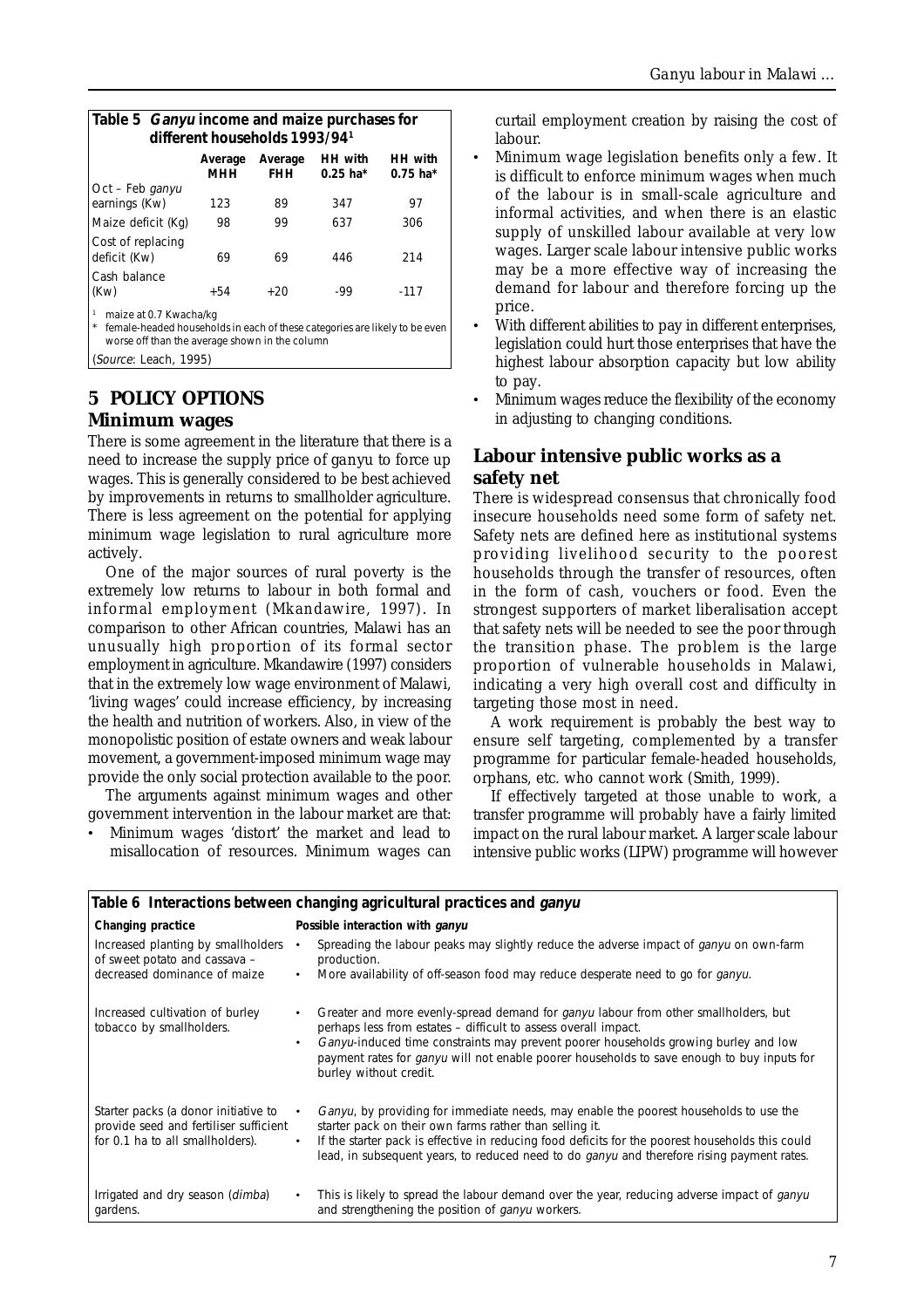#### **Box 1 Relative impact of dry and wet season labour intensive public works**

#### **Dry season public works**

- Less likely to interfere with own-farm production.
- Possibility of enabling farmers to save for seed and fertiliser for the beginning of the rains.
- Unlikely to enable poorest households to meet their food needs at the most critical time (the wet season) unless accompanied by some type of credit or savings schemes.
- Some projects logistically more feasible during the dry season.
- Self-targeting may be more effective as only the very poor are in need of food at this time

have a profound impact. LIPW are a potentially attractive way of providing self-targeting safety nets that can also have a developmental impact.

There are some important issues with LIPW:

The shortage of fit labour amongst the poorest households must be taken into account. This shortage is partly seasonal but also can be due to absolute unavailability of fit labour. Enabling the less fit to do less arduous tasks (such as mending tools, cooking or childcare) can broaden the scope for reaching these households.

Targeting women may appear appropriate (60 per cent of participants in 'food for work' programmes implemented by the World Food Programme are women). However, involvement of women places an undue burden on their already heavy work commitment. In one NGO-run programme, although most of the participants are women, it was noted that men often send their wife(s) to do the work. A high level of women's participation does not necessarily indicate gender equality – possibly the opposite.

Seasonality should be considered. Conventional wisdom favours slack (dry) season works programmes, however this may be completely wrong, as it is the wet season that is the time of greatest short-term food insecurity. It is believed that people are unlikely to be able to save food from dry season schemes into the agricultural season, therefore wet season schemes can better meet the short term needs of the poor (Box 1). Action research and discussions with a range of communities is likely to be needed to unpack the different variables.

There are practical problems of doing LIPW during the rains – it is not a good time for making roads or moulding bricks. In terms of minimising conflict with own-farm production the best period for wet season LIPW might be when the maize is turning green. This would allow poor households to start eating their own maize later, prolonging self-sufficiency for one to two months; provide employment as *ganyu* is getting scarcer; and not compete with period of peak 'ownfarm' labour demand (A. Orr, pers. comm.).

The wage rate for LIPW in relation to prevailing *ganyu* rates has a number of dimensions. If wages are set too high, there is likely to be excess supply of labour (including from the less poor) and some bureaucratic rationing system will be needed. Higher wages, especially in the wet season, which compete

#### **Wet season public works**

- Likely to interfere with own-farm production.
- May enable farmers to buy seed and fertiliser, but rather late.
- Meet food needs of households at most critical time.
- By competing with *ganyu* labour demand they may force up overall ganyu wage rates.
- Self-targeting may be more effective in the wet season as the less poor are more likely to have other demands on their labour.

with and force up *ganyu* wage rates, could create an efficient multiplier effect from the LIPW – in effect redistributing wealth from the rich to the poor (important given the highly skewed income distributions even within rural areas). However the knock-on effects on overall production, and hence food prices, would also need to be looked at. The effect of low rural wages on household investment in sustainable production has been discussed. It needs to be decided whether the LIPW is only designed to enable people to survive or whether the objective is to give participants a surplus to enable them to develop out of the need for LIPW.

All these issues need further investigation through a variety of pilot programmes. It is probably desirable to try to pay rates as high as possible without destroying the self-targeting process – to get a maximum transfer to the poor with minimum diversion of their already overstretched time resources.

#### **Savings, credit and deferred payment**

If a LIPW programme is implemented over a longer period  $(\pm 10 \text{ years})$  in particular communities there may be opportunities for building in credit, savings and deferred payment components into the scheme.

Although credit providers and LIPW organisers should be separate agencies there would be considerably more opportunity and security for giving seasonal agricultural credit if there were relatively secure opportunities to do LIPW in the following year to repay loans.

There are opportunities for introducing savings clubs alongside LIPW programmes, with members paying a proportion of their wages into the scheme. Although it is undesirable for LIPW organisers to organise savings schemes themselves, they can facilitate the work of others (and provide incentives such as a bonus payment into the club accounts of successful savers at the end of the work period).

One form of *de facto* deferred payment is to pay partly in fertiliser or fertiliser vouchers. Another possibility is to pay in maize vouchers – denominated in kilograms of maize rather than Kwacha – which would gain cash value through the season when the price of maize rises rapidly. There are other possibilities – the LIPW agency could defer part of workers, payments until the wet season period of greatest need, for instance paying a bonus at the end of the work period. Beneficiaries' views and the effect of such deferments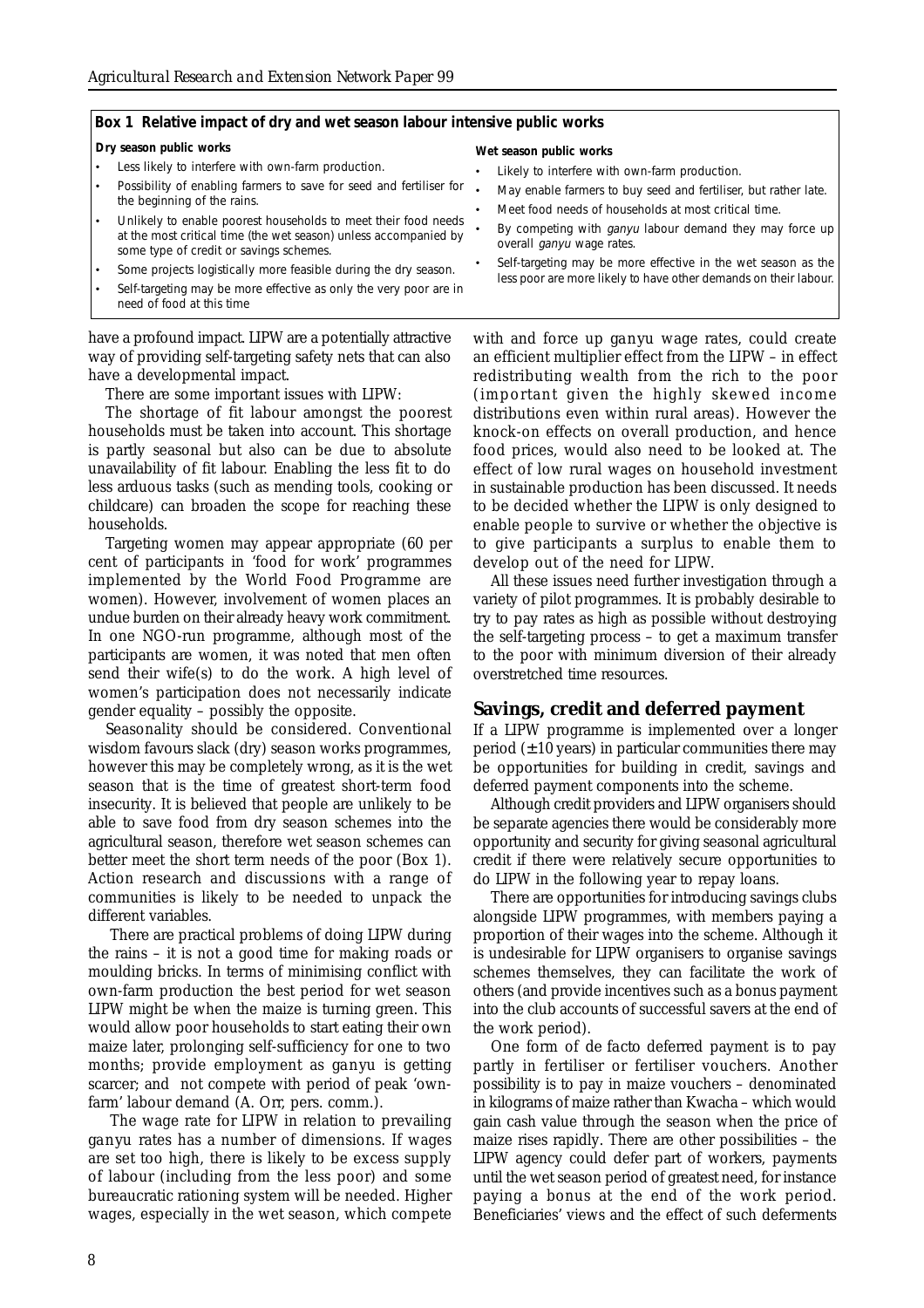| Box 2 Further research required                                                   |                                                                                                                                                                                                                                                                                 |  |  |  |
|-----------------------------------------------------------------------------------|---------------------------------------------------------------------------------------------------------------------------------------------------------------------------------------------------------------------------------------------------------------------------------|--|--|--|
| Policy option                                                                     | Research needed                                                                                                                                                                                                                                                                 |  |  |  |
| Safety nets                                                                       | Patron-client relations and safety net characteristics of current and future ganyu relationships.<br>Likely trends in <i>ganyu</i> labour supply and demand.                                                                                                                    |  |  |  |
| Labour intensive public works                                                     | Preferences for wet and dry season LIPW among very poor households.<br>The effect of wet season LIPW on rural ganyu wage rates, poor household production and possible<br>secondary effects.<br>Opportunities for linking LIPW to savings, credit and deferred payment schemes. |  |  |  |
| More general rural policy<br>development and possibly<br>minimum wage legislation | Likely trends in <i>ganyu</i> labour supply and demand.<br>The impact of increased <i>ganyu</i> wage rates on own-farm production, investment and other<br>knock-on effects on the rural economy.                                                                               |  |  |  |

on poor household livelihoods and self targeting would need to be studied. The danger of badly designed schemes is that they can reduce beneficiary involvement in their own household budgeting and saving, creating more dependency rather than less.

#### **Organisation of rural labour**

The potential for labour organisation to improve the returns and conditions for *ganyu* labourers is limited due to the large and elastic supply of labour in relation to the demand; the large number of small and isolated workplaces; the casual and variable nature of the contractual arrangements; and the complex patron-client relationships between *ganyu* labourers and employers.

Despite this, support to organising capacity, which is likely to be concentrated in the estate sector first, is likely to produce some benefits, including some knockon effects within the smallholder sector. Therefore initiatives towards rural labour organisation should be viewed sympathetically for appropriate support.

#### **6 SUMMARY**

Considering the crucial importance of *ganyu* as a coping mechanism, and indeed as a major source of livelihood for the poor in Malawi, it is very under-researched. Some of the current policy issues under discussion need to be supported by more knowledge, as suggested in Box 2.

However research alone is not enough – the dynamics of *ganyu* need to be understood by policy makers, and be taken account of in policy formation. *Ganyu* is too important to the poor for it to be ignored or misinterpreted by those designing and implementing development and safety net programmes in Malawi.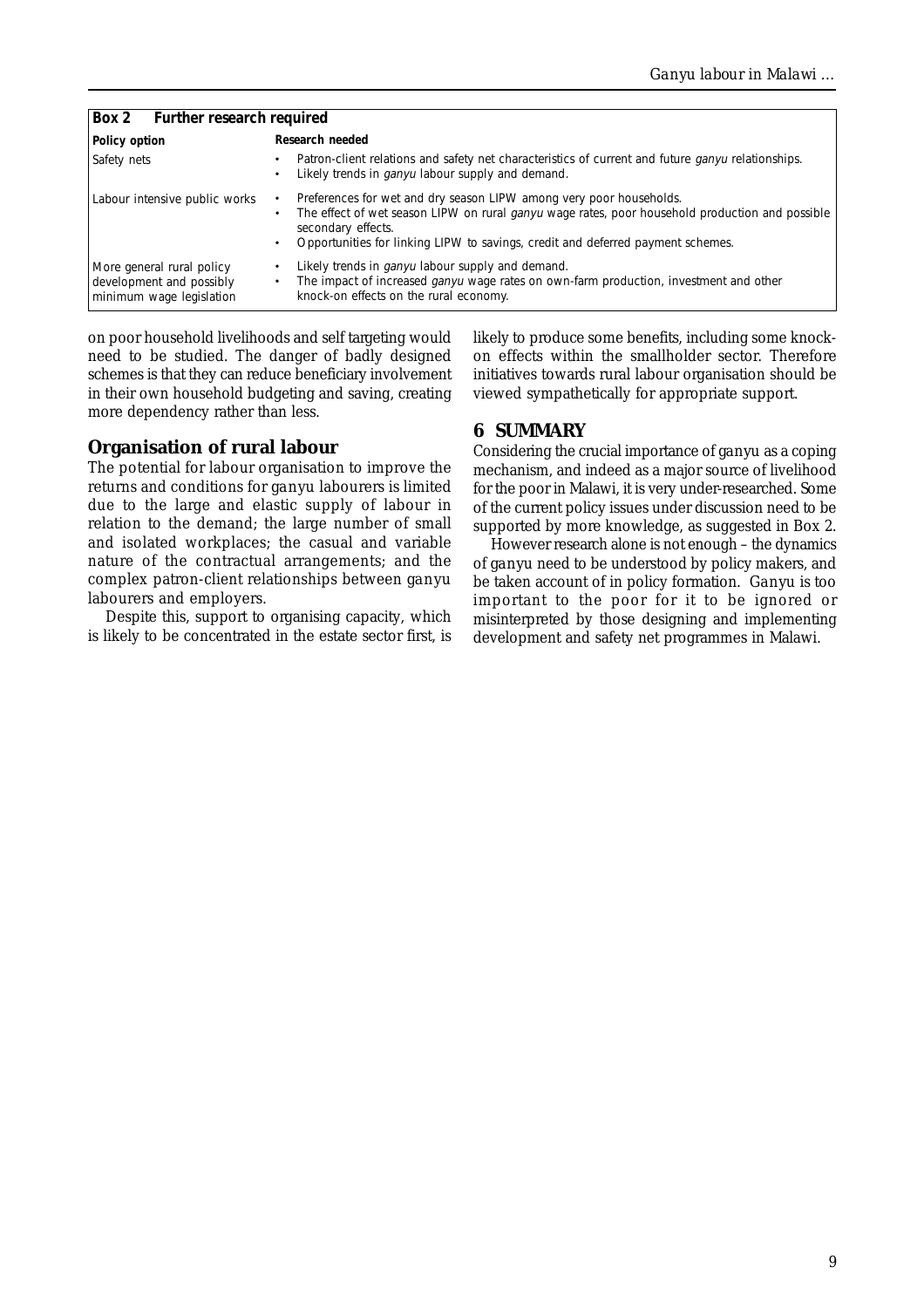#### **REFERENCES**

- Lawson-McDowall (1999) 'Farming systems integrated pest management project: Case study monitoring report'. (mimeo).
- Leach, M. (1995) 'Ganyu labour: The implications of off-farm labour for alley cropping in Malawi.' Addfood Project (mimeo).
- Livingstone, I. (1995) 'Minimum wage policy, rural development and poverty alleviation in Malawi'. *Development and Change* No. 26. pp.729–752.
- MEPD (1996) *Food security and nutrition bulletin.* Vol. 5, No. 1. Malawi Government.
- Mkandawire, T. (1997) 'Malawi agriculture, poverty and employment'. www.cs.unh.edu/~llk/mwDocs/ thandika1.htm (mimeo).
- Mkadawire, R. and Ferguson, A. (1990) 'Smallholder agricultural food security and estate expansion in Malawi: A case study of Salima ADD'.
- Mkamanga, G. (1998) 'Baseline survey report TA Mzabuka'. Malawi: Oxfam (mimeo).
- Pearce, J., Ngwira, A. and Chimseu, G. (1996) *Living on the edge – a study of the rural food economy in the Mchinji and Salima Districts of Malawi*. London: Save the Children UK.
- Peters, P. (1998) *Agricultural commercialization, rural economy and household livelihoods 1990-1997*. Harvard: Harvard Institute for International Development.
- Peters, P. (1996) 'Failed magic or social context? Market liberalization and the rural poor in Malawi'. www.hiid.harvard.edu/pub/pdfs/562.pdf
- Sijm (1990) *Food security and policy interventions in Malawi*. Rotterdam: Tinbergen Institute.
- Smith, W. (1999) *Safety nets in Malawi How much for how many*. Lilongwe: World Bank.
- Triverdy, H. (1990) 'Oxfam action research programme – Mulanje'. (mimeo).
- Vail, L. and White, L. (1989) 'Tribalism in the political history of Malawi'. *In* Birmingham, D. and Martin, P. (eds). *History of Central Africa*. Vol 2. London: Longman.
- Vaughan, M. (1998) 'Rural producers and the state in Malawi and Zambia'. *In* Birmingham, D. and Martin, P. (eds). *History of Central Africa*. Vol 3. London: Longman.
- Whiteside, M. (1998) 'When the whole is more than the sum of the parts – the effect of cross-border interactions on livelihood security in southern Malawi and northern Mozambique'. A report for Oxfam GB. www.ids.ac.uk/eldis/malmoz.htm
- Whiteside, M. (1999a) (unpublished) 'Balaka South livelihood security programme'. Draft Project Proposal for CCAP and Oxfam Malawi.
- Whiteside, M. (1999b) (unpublished) Balaka area field notes.